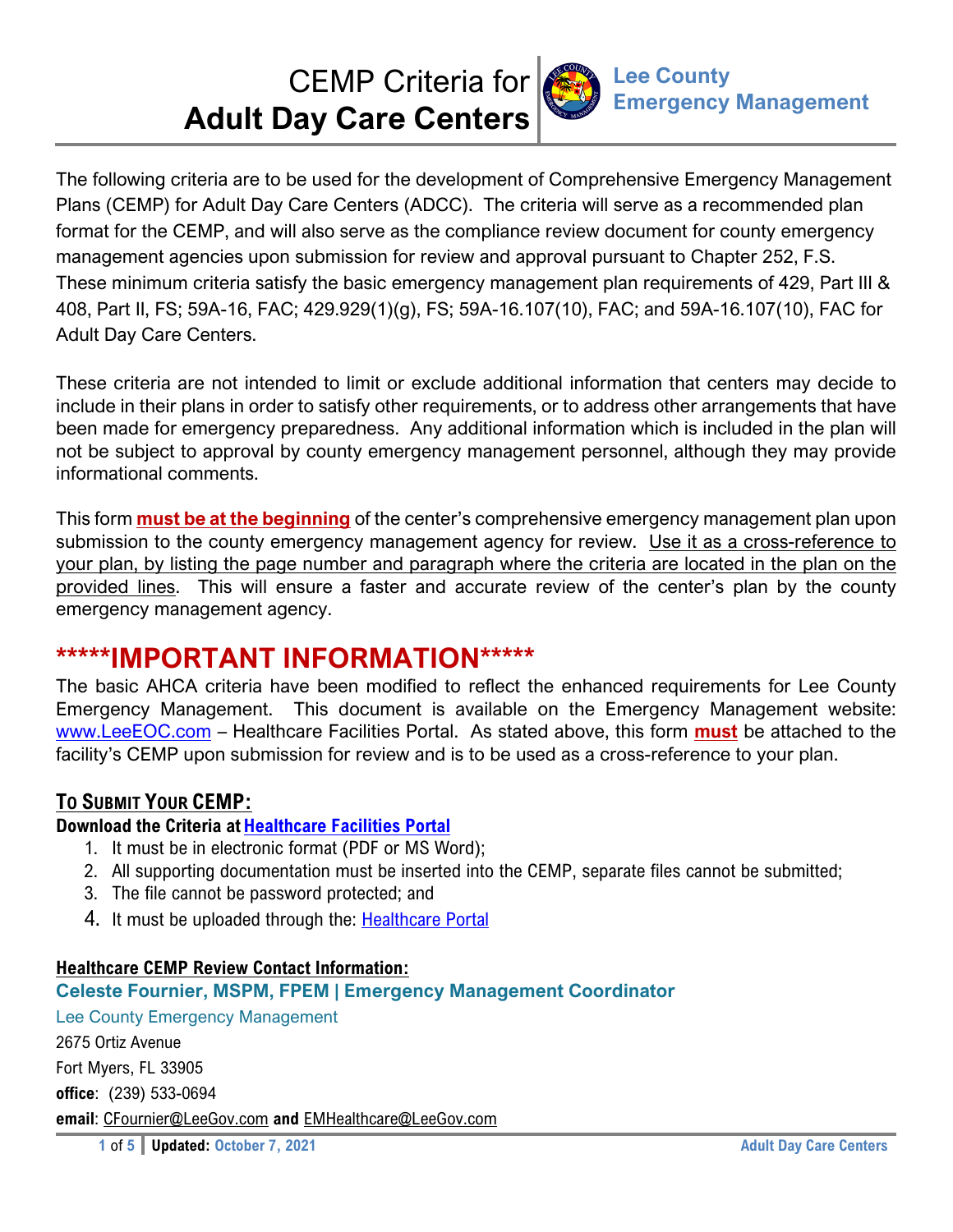|  | I. INTRODUCTION |
|--|-----------------|
|  |                 |

| A. Provide basic information concerning the center to include: |  |
|----------------------------------------------------------------|--|
|                                                                |  |

- $1.$  Name of center, address, phone number, emergency contact phone number, pager number (if available), fax number, type of center, and license.
- 2. Owner of center, address, phone (private or corporate ownership).
- 3. Year center was built, type of construction and date of any subsequent construction.
- 4. Name of Administrator, address, work/home phone number, and work/home phone number of his/her Alternate.
- 5. Name, address, work and home phone number of designated Safety Liaison serving as the primary contact for emergency operations.
- 6. Name, address, work and home phone number of person implementing the provisions of this plan, if different from the Administrator.
- $\frac{1}{2}$ . Name, work, and home phone number of person(s) who developed this plan.
- 8. Organizational chart identifying key management positions, with phone numbers.
- B. Provide an introduction to the Plan, which describes its purpose, time of implementation, and the desired outcome that will be achieved through the planning process. Also, provide any other information concerning the center that has bearing on the implementation of this plan.

#### II. AUTHORITIES AND REFERENCES

- A. Identify the legal basis for plan development and implementation to include statutes, rules and local ordinances, etc.
- B. Identify reference materials used in the development of the plan.
- C. Identify the hierarchy of authority in place during emergencies. Provide an organizational chart, if different from the previous chart required.

#### III. HAZARD ANALYSIS

- A. Describe the potential hazards that the center is vulnerable to such as hurricanes, tornados, flooding, fires, hazardous materials, transportation accidents, proximity to a nuclear power plant, power outages during severe cold or hot weather, gas leaks, etc. Indicate history and lessons learned.
- B. Provide site‐specific information concerning the center to include:
	- 1. Location Map, a street level map noting the location of the facility.
	- 2. Licensed capacity.
		- 3. Maximum number of staff on site.
	- 4. Identify types of participants served by the center:
		- **A.** Participants with dementia.
		- b. Participants requiring special equipment or other special care, such as oxygen or dialysis.
		- c. Participants who are non-ambulatory.
		- d. Participants who require assistance.
		- e. Participants who do not require assistance.
		- f. Other list types.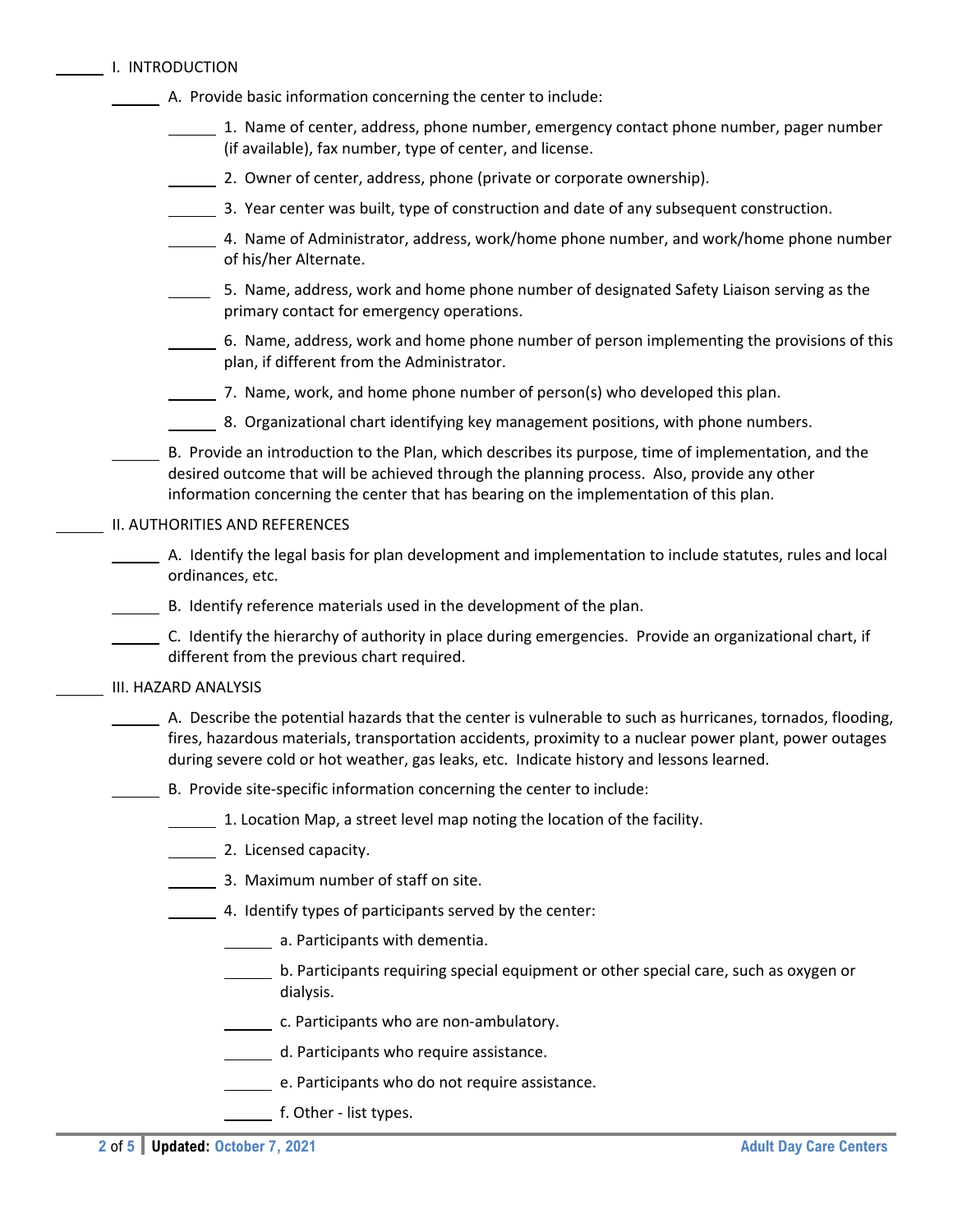- C. Identify the elevation of the first finished floor of the facility.
- D. Identify the hurricane surge evacuation zone the facility is located in, as of July 1, 2011.
- E. Identify the flood zone the facility is located in, as identified on a Flood Insurance Rate Map, as of 8/28/08.
- F. Number of miles center is located from a railroad or major transportation artery.
- G. Identify if center is located within 10 mile or 50‐mile emergency planning zone of a nuclear power plant.

#### IV. CONCEPT OF OPERATIONS

This section of the plan defines the policies, procedures, responsibilities, and actions that the center will take before, during and after any emergency. At a minimum, the center plan needs to address direction and control; notification; and evacuation and sheltering.

### A. Direction and Control

Define the management function for emergency operations. Direction and control provide a basis for decision‐making and identify who has the authority to make decisions for the center.

- 1. Identify by title who is in charge during an emergency and one alternate, should that person be unable to serve in that capacity.
- 2. Identify the chain of command to ensure continuous leadership and authority in key positions.
- 3. State the procedures that ensure timely activation and staffing of the center during emergency incidents.
- 4. State the operational and support roles for all center staff (The Standard Operating Procedures must be attached to this plan).
- 5. State the procedures to ensure the following needs are supplied:
	- a. Emergency power and, if applicable, natural gas or diesel. If natural gas, identify alternate means should loss of power occur (which would affect the natural gas system). What is the capacity of the fuel tank for the emergency power system?
	- b. Food, water and essential supplies.
	- **LETTER** c. Oxygen, if required for participants.
	- d. Transportation (may be covered in the evacuation section)
- B. Notification

Procedures must be in place for the center to receive timely information on impending threats and the alerting of the center's decision makers, staff, and participants of potential emergency conditions.

- 1. Describe how the center will receive warnings.
- 2. Describe how staff will be alerted.
- 3. Describe the procedures and policy for staff reporting to work.
- 4. Describe how participants will be alerted and the precautionary measures that will be taken.
- 5. Identify alternative means of notification should the primary system fail.
- 6. Identify procedures for notifying those facilities (for which mutual aid agreements are in place) to which participants will be evacuated.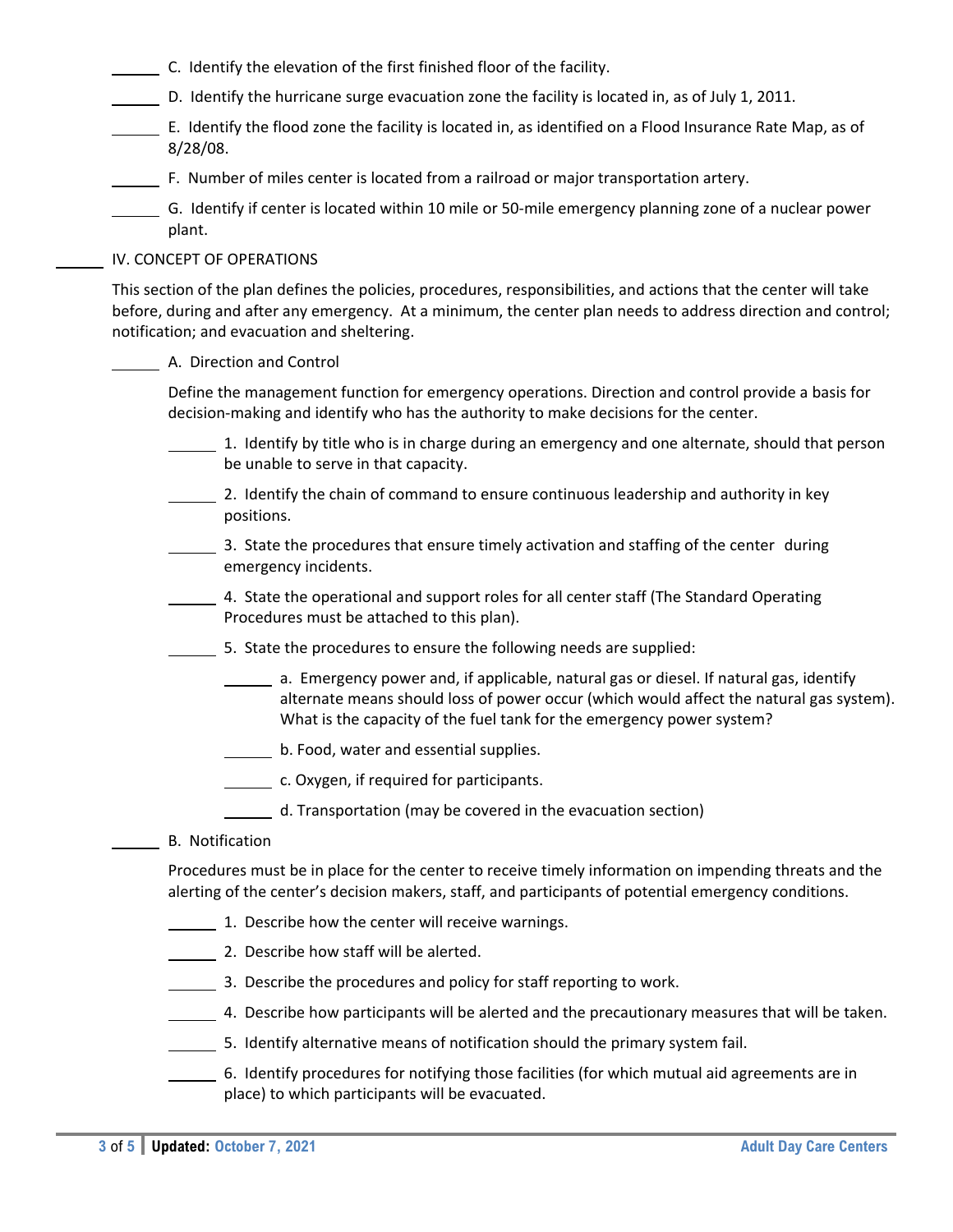7. Identify procedures for notifying families of participants that the center is being evacuated or closed.

C. Evacuation

Describe the policies, roles, responsibilities, and procedures for the evacuation of participants from the center.

- 1. Identify the staff position responsible for determining if/when evacuation is required.
- 2. Identify the staff position responsible for implementing center evacuation procedures.
- 3. Identify all arrangements made through mutual aid agreements, memorandums of agreement or understandings that will be used to evacuate participants (copies of the agreements must be updated annually and attached in the appendix).
- 4. Describe transportation arrangements for logistical support to ensure essential records, medications, treatments, and medical equipment remain with the participant at all times.
- 5. Identify the pre-determined locations to which participants will be evacuated.
- 6. Provide a copy of the mutual aid agreement that has been entered into with a facility to receive participants (current, signed annually).
- 7. Specify at what point the mutual aid agreements and the notification of alternate facilities will begin.
- 8. Identify evacuation routes that will be used and secondary routes that would be used should the primary route be impassable.
- 9. Specify the amount of time it will take to successfully evacuate all participants to the receiving facility.
- 10. Describe the procedures to ensure that the center's staff will accompany evacuating participants.
- 11. Establish procedures for ensuring that all participants are accounted for and out of the facility.
- 12. Identify procedures that will be used to keep track of participants once they have been evacuated (to include a log system).
- 13. Establish procedures for responding to family inquiries about participants who have been evacuated.
- D. Re-Entry

Once a center has been evacuated, procedures need to be in place for allowing participants to re‐enter the center.

1. Identify who is the responsible person(s) for authorizing re‐entry to occur.

2. Identify procedures for inspection of the center to ensure it is structurally sound.

V. INFORMATION, TRAINING AND EXERCISES

This section identifies the procedures for increasing employee and participant awareness of possible emergencies and providing training on their emergency roles before, during, and after a disaster.

A. Identify how and when staff will be trained in their emergency roles during non‐emergency times.

- B. Identify a training schedule for all employees and identify the provider of the training.
- C. Identify the provisions for training new employees regarding their disaster related role(s).